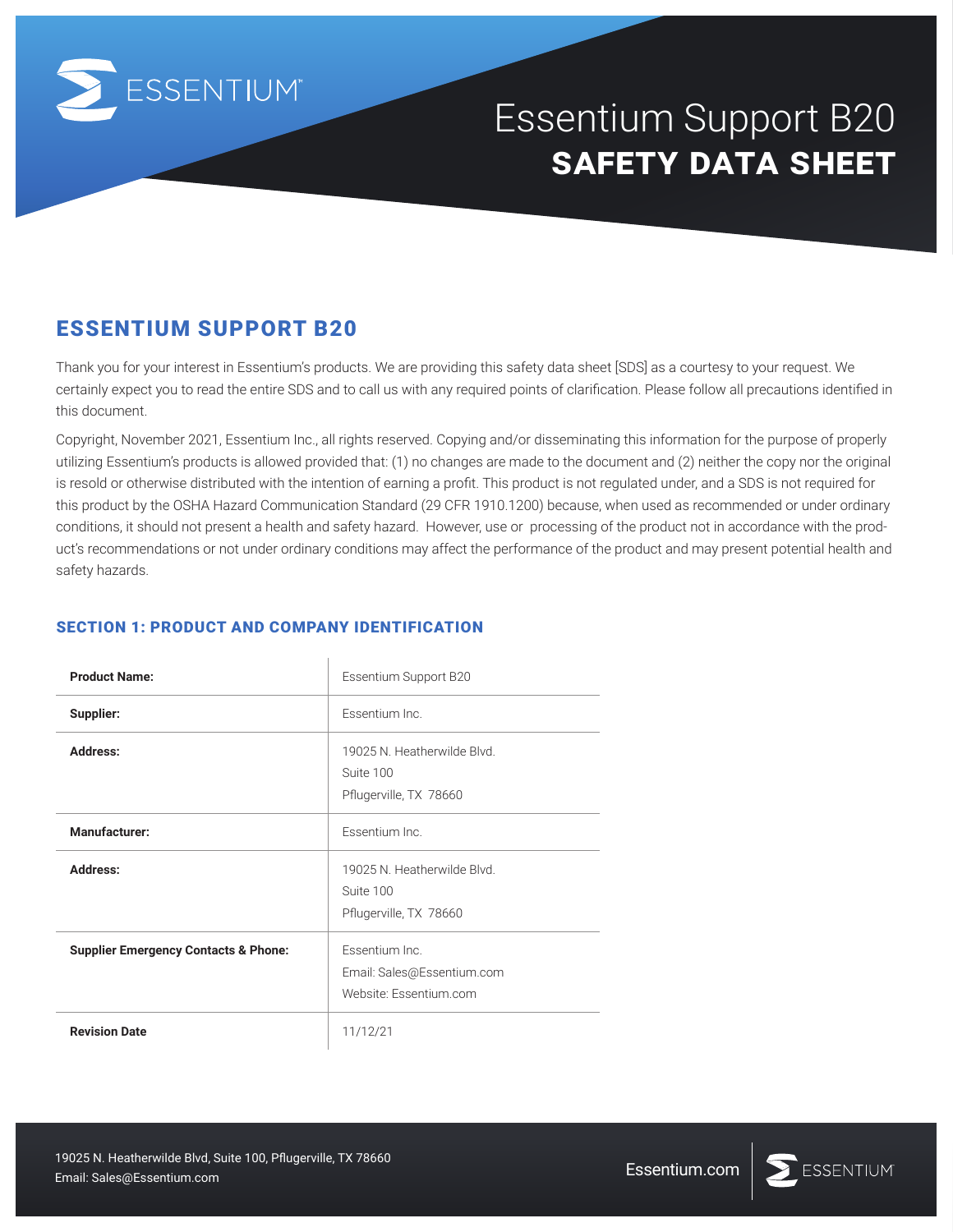# SECTION 2: COMPOSITION/INFORMATION ON INGREDIENTS

| <b>INGREDIENT</b> | <b>CAS NO.</b> | WT% |
|-------------------|----------------|-----|
| Polycarbonate     | 25037-45-0     | 100 |

All ingredients in quantities > 1.0% (0.1% for carcinogens) that are potentially hazardous per OSHA definitions.

## SECTION 3: HAZARDS IDENTIFICATION

**Hazard statement:** Molten polymer will cause thermal burns. Please take all precautions necessary to avoid burns by the molten polymer.

**Precautionary statement:** None

**Signal word:** None

**Potential health effects:** See section 11 for more information

**Environmental precautions:** See section 12 for more information

**Other hazards:** If small particles are generated during further processing, handling, or by other means, combustible dust concentrations in air may form. See sections 7 and 8 for additional information.

#### SECTION 4: FIRST AID MEASURES

The following first aid recommendations are based on an assumption that appropriate personal and industrial best practices are followed. Precautions should be taken to avoid inhalation and eye contact.

**Eye contact:** Rinse immediately with plenty of water, also under the eyelids, for at least 15 minutes. Call a physician immediately.

**Skin contact:** Adverse effects are not expected from accidental skin contact following occupational exposure. After contact with skin, wash with soap and water. If skin irritation persists, call a physician. Cool skin rapidly with cold water after contact with hot polymer. DO NOT attempt to remove hot polymer from skin or contaminated clothing as skin may be easily damaged. Call a physician immediately.

**Ingestion:** Drink water as a precaution. Never give anything by mouth to an unconscious person. Do not induce vomiting without medical advice. Call a physician immediately.

**Inhalation:** Move to fresh air, keep person calm. Assist in breathing if necessary. Call a physician immediately.

# SECTION 5: FIRE-FIGHTING MEASURES

**Suitable extinguishing media:** Carbon dioxide, water spray, dry chemical, and foam

**Unsuitable extinguishing media:** Do not use a solid water stream as it may scatter and spread the fire.

**Special protective equipment for firefighters:** As in any fire, wear self-contained breathing apparatus pressure-demand, MSHA/NIOSH (approved or equivalent) and full protective gear.

**Special hazards arising from substance:** No particular hazards known

**Hazardous combustion products:** Carbon oxides, organic compounds

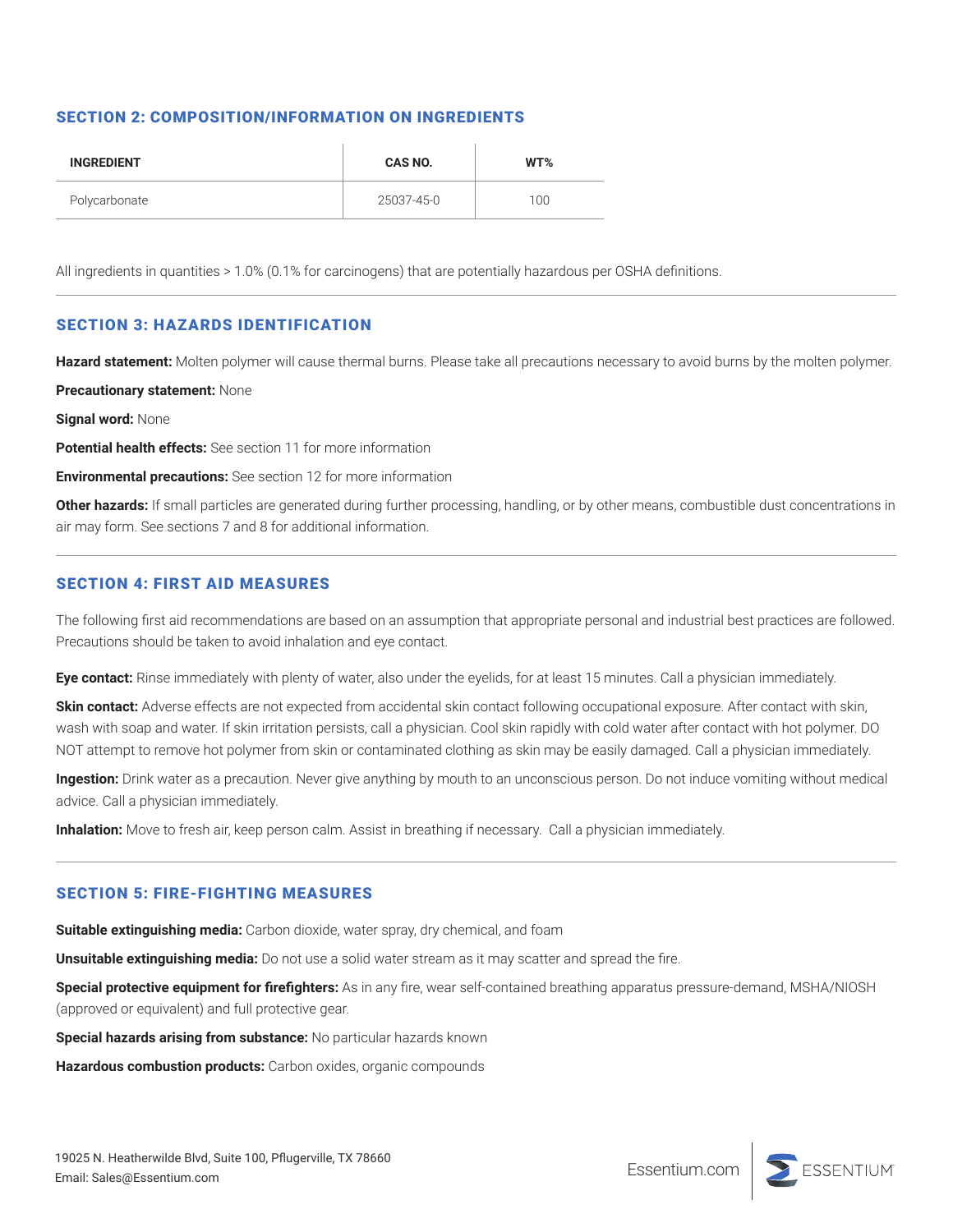# SECTION 6: ACCIDENTAL RELEASE MEASURES

**Personal precautions:** Use personal protective equipment. Avoid contact with skin and eyes. Avoid dust formation. Remove all sources of ignition. Sweep up and remove to prevent slipping hazard.

**Environmental precautions:** Do not flush into surface water or sanitary sewer system. Do not allow material to contaminate ground water system.

**Methods for cleaning up:** Clean up promptly by scoop or vacuum. Sweep up and shovel into suitable containers for disposal.

### SECTION 7: HANDLING AND STORAGE

**Safe handling advice:** Use personal protective equipment. Avoid contact with skin and eyes. Low hazard for usual industrial or commercial handling. Workers should be protected from the possibility of contact with molten material during fabrication. Avoid dust formation. If small particles are generated during further processing, handling, or by other means, combustible dust concentrations in air may form. Protect from moisture and impurities. Keep the floor clear. Provide suitable exhaust for ventilation during the drying process.

**Storage:** Store the material in a closed container

**Precautions:** No special precautions required

**Dangerous reaction:** No dangerous reactions are known

# SECTION 8: EXPOSURE CONTROLS / PERSONAL PROTECTION

#### **Exposure control:**

**Engineering measures:** Where reasonably practicable this should be achieved by the use of local exhaust ventilation and good general extraction. Provide appropriate exhaust ventilation at places where dust is formed.

**Engineering measures:** Where reasonably practicable this should be achieved by the use of local exhaust ventilation and good general extraction. Provide appropriate exhaust ventilation at places where dust is formed. Exposure limits: None established. This material can generate Particulates Not Otherwise Classifiable (PNOC). The Occupational Safety and Health Administration (OSHA) PEL/TWA for PNOC is 15 mg/mv3 for total dust and 5 mg/m3 for the respirable fraction. The American Conference of Governmental Industrial Hygienists (ACGIH) TLV/TWA for PNOC is 10 mg/m<sup>3</sup> for inhalable particulates and 3 mg/m<sup>3</sup> for respirable particulates.

#### **Threshold Limit Value (TLV):** Not established

#### **Personal protective equipment:**

**Eye protection:** Safety glasses with side-shields, goggles

**Skin and body protection:** Impervious clothing, gloves

Respiratory protection: Respirator must be worn if exposed to dust. Wear respirator with dust filter. Consult an industrial hygiene professional prior to respirator selection and use. Use a postive-pressure air supplied respirator if there is any potential for an uncontrolled release, exposure levels are not known, or any other circumstances where air-purifying respirators may not provide adequate protection. WARNING: Air purifying respirators do not protect workers in oxygen-deficient atmospheres.

**Hand protection:** Preventive skin protection, gloves

**Hygiene measures:** Avoid contact with skin, eyes, and clothing

**Special hazard:** Workers should be protected from the possibility of contact with molten material during fabrication

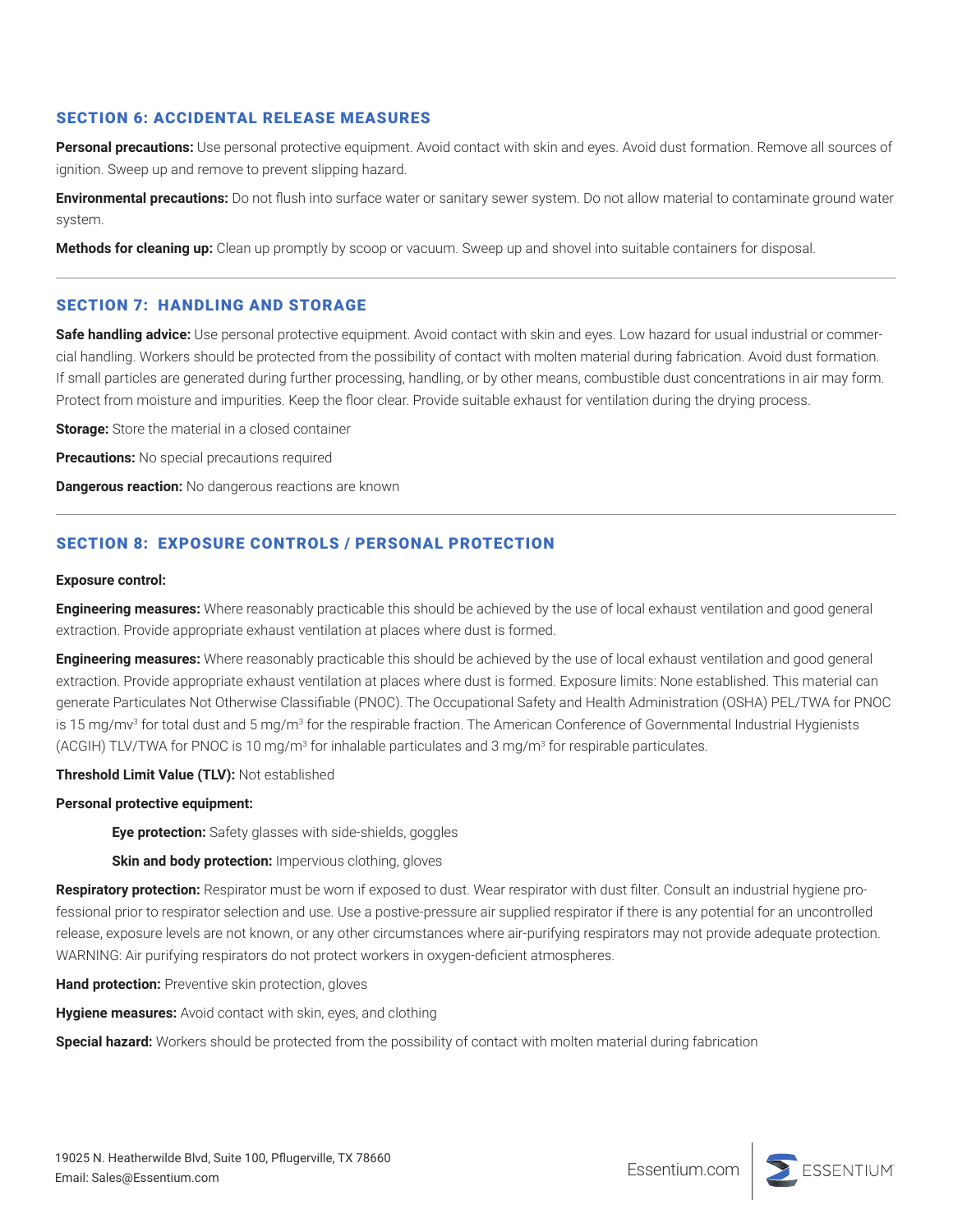# SECTION 9: PHYSICAL AND CHEMICAL PROPERTIES

| <b>Physical State:</b>   | Solid filament          |
|--------------------------|-------------------------|
| Appearance:              | White filament          |
| Color:                   | <b>White</b>            |
| Odor:                    | No apparent odor        |
| pH:                      | Not applicable          |
| <b>Vapor Pressure:</b>   | Not determined          |
| <b>Vapor Density:</b>    | Not determined          |
| <b>Evaporation Rate:</b> | Not applicable          |
| <b>Relative Density:</b> | $1.2$ g/cm <sup>3</sup> |

| <b>Bulk Density:</b>                  | Not available    |
|---------------------------------------|------------------|
| <b>Decomposition Temperature:</b>     | $>400^{\circ}$ C |
| <b>Boiling Point / Boiling Range:</b> | Not available    |
| <b>Melting Point / Melting Range:</b> | $\sim$ 290°C     |
| <b>Flash Point:</b>                   | Not available    |
| <b>Autoignition Temperature:</b>      | Not available    |
| <b>Water Solubility:</b>              | Insoluble        |
| <b>Solubility in Other Solvents:</b>  | Not determined   |

# SECTION 10: STABILITY AND REACTIVITY

**Reactivity:** None expected under conditions of normal use **Chemical stability:** Stable under recommended storage conditions **Dangerous reaction:** Will not occur

# SECTION 11: TOXICOLOGICAL INFORMATION

**Inhalation:** Low hazard for usual industrial handling **Eyes:** Molten material will cause thermal burns **Skin:** Molten material will cause thermal burns **Ingestion:** Expected to be a low ingestion hazard

# SECTION 12: ECOLOGICAL INFORMATION

**Water toxicity:** Not Applicable **Biodegradable:** Not expected to biodegrade **Mobility:** No data available